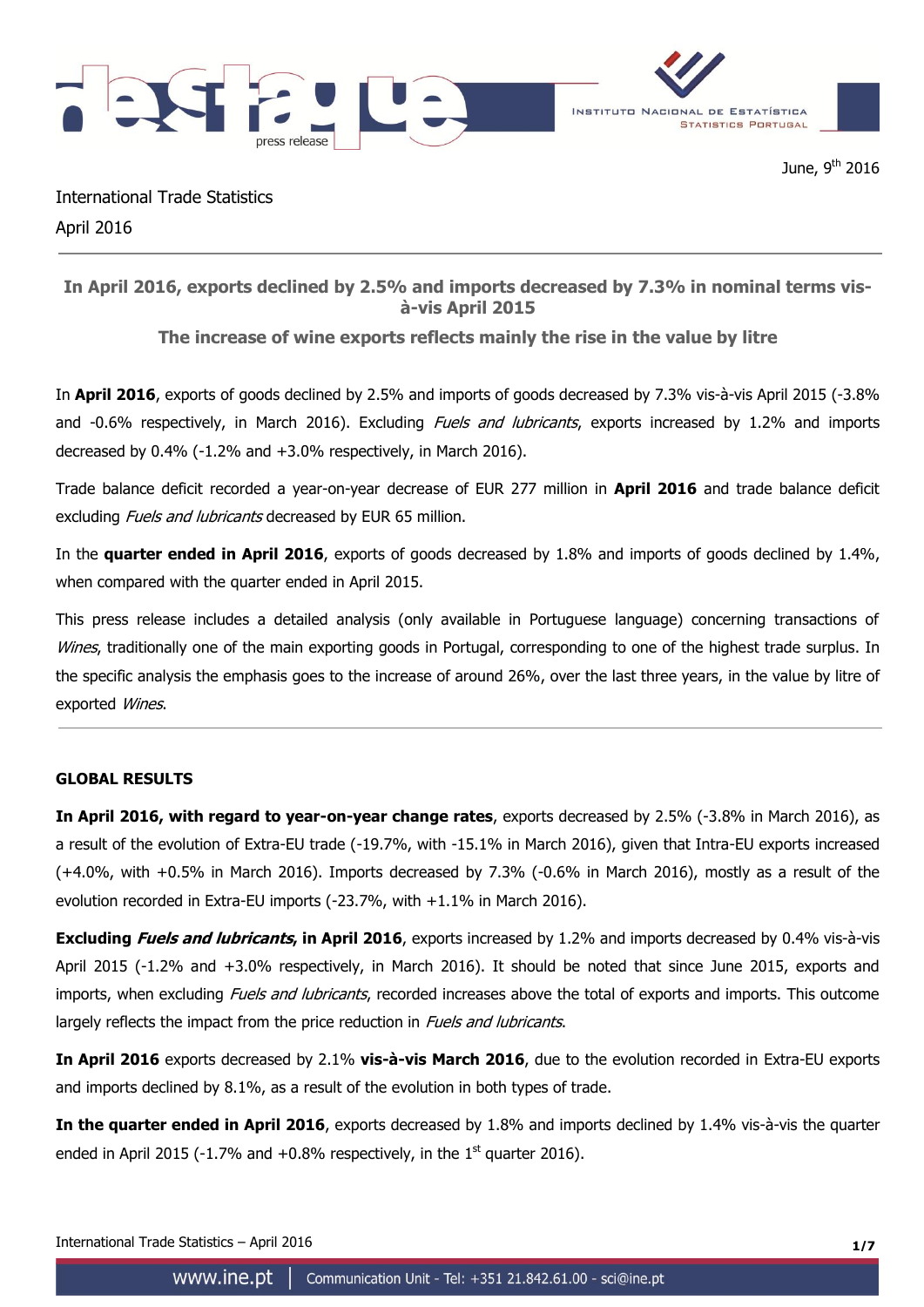

INSTITUTO NACIONAL DE ESTATÍSTICA **STATISTICS PORTUGAL** 

| <b>EXPORTS</b> |                                                                                                                                                                                       |                                                                                                                               |                                                                                            |                                                                                                     |                                                                                                                            |                                                                                      |                                                                                                     |                                                                                     |  |
|----------------|---------------------------------------------------------------------------------------------------------------------------------------------------------------------------------------|-------------------------------------------------------------------------------------------------------------------------------|--------------------------------------------------------------------------------------------|-----------------------------------------------------------------------------------------------------|----------------------------------------------------------------------------------------------------------------------------|--------------------------------------------------------------------------------------|-----------------------------------------------------------------------------------------------------|-------------------------------------------------------------------------------------|--|
|                |                                                                                                                                                                                       | <b>TOTAL</b>                                                                                                                  |                                                                                            |                                                                                                     |                                                                                                                            | <b>TOTAL EXCLUDING FUELS AND</b><br><b>LUBRICANTS</b>                                | <b>TOTAL</b><br><b>QUARTER ENDED IN:</b>                                                            |                                                                                     |  |
| <b>YEAR</b>    | <b>MONTH</b>                                                                                                                                                                          |                                                                                                                               | <b>GROWTH RATE (%)</b>                                                                     |                                                                                                     |                                                                                                                            |                                                                                      | <b>GROWTH RATE (%)</b>                                                                              | <b>GROWTH RATE (%)</b>                                                              |  |
|                |                                                                                                                                                                                       | € Million                                                                                                                     | Year-on-<br>year                                                                           | Month-to-<br>month                                                                                  | € Million                                                                                                                  | Year-on-<br>year                                                                     | Month-to-<br>month                                                                                  | Year-on-year                                                                        |  |
| 2014           | <b>APRIL</b><br>MAY<br><b>JUNE</b><br><b>JULY</b><br><b>AUGUST</b><br><b>SEPTEMBER</b><br><b>OCTOBER</b><br><b>NOVEMBER</b><br><b>DECEMBER</b>                                        | 3880<br>4 0 7 9<br>4 1 8 3<br>4 4 8 1<br>3 2 3 5<br>4 0 67<br>4 6 3 7<br>4 1 2 5<br>3 6 9 1                                   | $-5.0$<br>$-3.9$<br>6.3<br>2.4<br>$-2.5$<br>3.4<br>9.4<br>$-0.9$<br>3.9                    | $-1.5$<br>5.1<br>2.5<br>7.1<br>$-27.8$<br>25.7<br>14.0<br>$-11.0$<br>$-10.5$                        | 3 7 0 4<br>3848<br>3735<br>4 1 1 5<br>2869<br>3742<br>4 2 5 0<br>3 7 4 3<br>3 3 9 0                                        | 3.4<br>0.5<br>4.7<br>3.9<br>$-0.3$<br>4.4<br>9.8<br>$-0.7$<br>5.8                    | $-1.3$<br>3.9<br>$-3.0$<br>10.2<br>$-30.3$<br>30.4<br>13.6<br>$-11.9$<br>$-9.4$                     | $-0.8$<br>$-3.4$<br>$-1.0$<br>1.5<br>2.3<br>1.3<br>3.9<br>4.0<br>4.2                |  |
|                | <b>TOTAL</b>                                                                                                                                                                          | 49 870                                                                                                                        | 3.8                                                                                        |                                                                                                     | 46 205                                                                                                                     | 4.3                                                                                  |                                                                                                     |                                                                                     |  |
| 2015           | <b>JANUARY</b><br><b>FEBRUARY</b><br>MARCH<br>APRIL<br>MAY<br><b>JUNE</b><br><b>JULY</b><br><b>AUGUST</b><br><b>SEPTEMBER</b><br><b>OCTOBER</b><br><b>NOVEMBER</b><br><b>DECEMBER</b> | 3788<br>3 9 7 3<br>4 4 0 8<br>4 2 5 8<br>4 2 5 1<br>4 5 5 5<br>4 6 9 6<br>3 3 1 9<br>4 1 4 0<br>4 5 2 4<br>4 3 3 0<br>3 6 2 9 | $-3.4$<br>4.2<br>11.9<br>9.7<br>4.2<br>8.9<br>4.8<br>2.6<br>1.8<br>$-2.4$<br>5.0<br>$-1.7$ | 2.6<br>4.9<br>11.0<br>$-3.4$<br>$-0.2$<br>7.1<br>3.1<br>$-29.3$<br>24.7<br>9.3<br>$-4.3$<br>$-16.2$ | 3 5 2 3<br>3 7 0 1<br>4 1 0 3<br>3 9 0 5<br>3898<br>4 1 5 5<br>4 3 4 4<br>3 0 1 7<br>3863<br>4 2 2 9<br>4 0 5 9<br>3 4 0 8 | 0.1<br>2.5<br>9.3<br>5.4<br>1.3<br>11.3<br>5.6<br>5.2<br>3.2<br>$-0.5$<br>8.4<br>0.6 | 3.9<br>5.0<br>10.9<br>$-4.8$<br>$-0.2$<br>6.6<br>4.5<br>$-30.5$<br>28.0<br>9.5<br>$-4.0$<br>$-16.0$ | $-0.3$<br>1.5<br>4.2<br>8.6<br>8.6<br>7.6<br>6.0<br>5.6<br>3.2<br>0.4<br>1.3<br>0.2 |  |
| 2016           | <b>JANUARY</b><br><b>FEBRUARY</b><br><b>MARCH</b><br><b>APRIL</b>                                                                                                                     | 3 6 9 5<br>4 0 2 1<br>4 2 3 9<br>4 1 5 1                                                                                      | $-2.4$<br>1.2<br>$-3.8$<br>$-2.5$                                                          | 1.8<br>8.8<br>5.4<br>$-2.1$                                                                         | 3 4 7 8<br>3829<br>4 0 5 5<br>3 9 5 0                                                                                      | $-1.3$<br>3.5<br>$-1.2$<br>1.2                                                       | 2.0<br>10.1<br>5.9<br>$-2.6$                                                                        | 0.4<br>$-0.9$<br>$-1.7$<br>$-1.8$                                                   |  |



International Trade Statistics – April 2016 **2/7**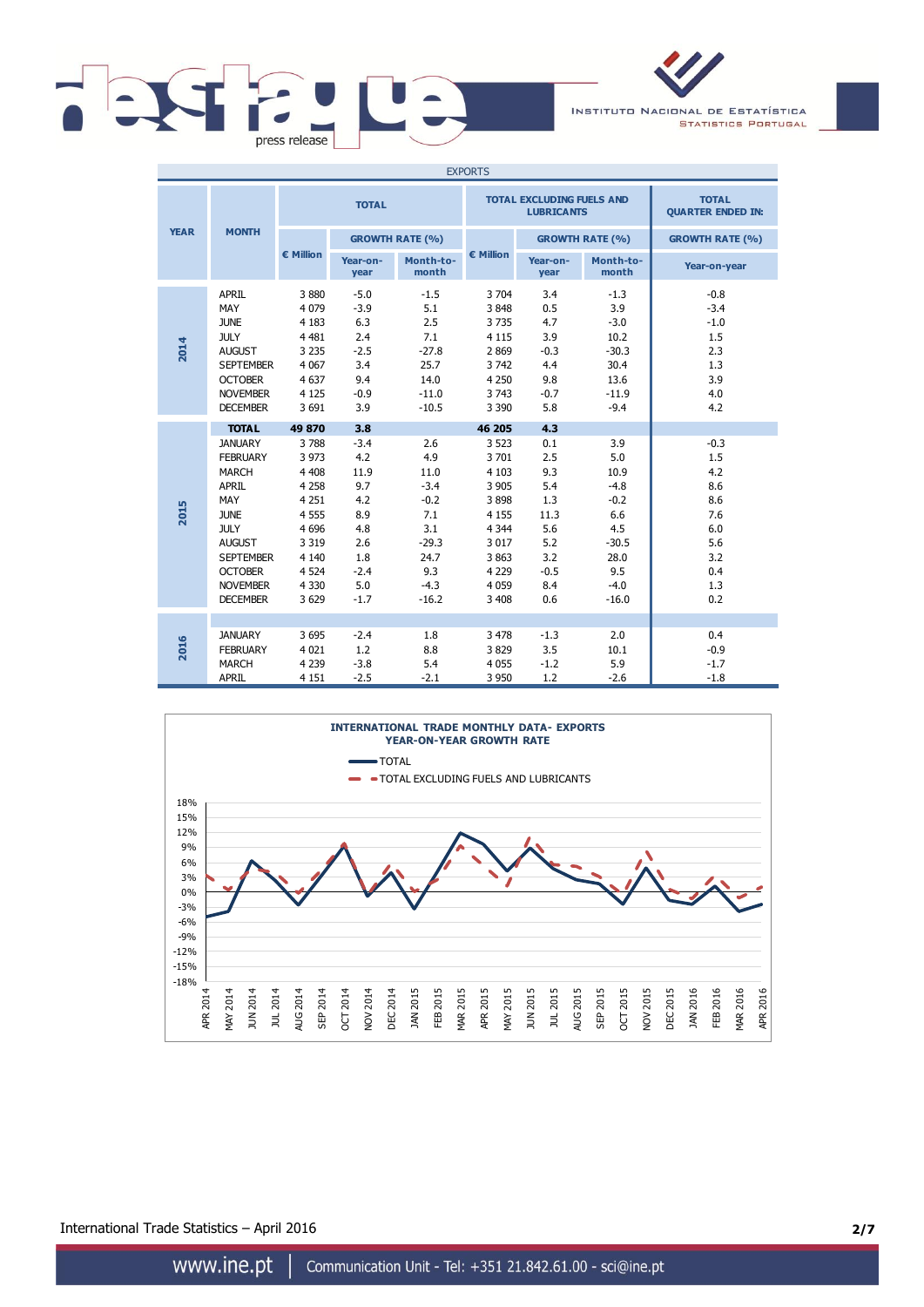

INSTITUTO NACIONAL DE ESTATÍSTICA **STATISTICS PORTUGAL** 

| <b>IMPORTS</b> |                                                                                                                                                                                                     |                                                                                                                               |                                                                                                    |                                                                                                    |                                                                                                                             |                                                                                        |                                                                                                       |                                                                                                        |  |
|----------------|-----------------------------------------------------------------------------------------------------------------------------------------------------------------------------------------------------|-------------------------------------------------------------------------------------------------------------------------------|----------------------------------------------------------------------------------------------------|----------------------------------------------------------------------------------------------------|-----------------------------------------------------------------------------------------------------------------------------|----------------------------------------------------------------------------------------|-------------------------------------------------------------------------------------------------------|--------------------------------------------------------------------------------------------------------|--|
|                |                                                                                                                                                                                                     |                                                                                                                               | <b>TOTAL</b>                                                                                       |                                                                                                    |                                                                                                                             | <b>TOTAL EXCLUDING FUELS AND</b><br><b>LUBRICANTS</b>                                  | <b>TOTAL</b><br><b>QUARTER ENDED IN:</b>                                                              |                                                                                                        |  |
| <b>YEAR</b>    | <b>MONTH</b>                                                                                                                                                                                        |                                                                                                                               | <b>GROWTH RATE (%)</b>                                                                             |                                                                                                    |                                                                                                                             |                                                                                        | <b>GROWTH RATE (%)</b>                                                                                | <b>GROWTH RATE (%)</b>                                                                                 |  |
|                |                                                                                                                                                                                                     | € Million                                                                                                                     | Year-on-<br>year                                                                                   | Month-to-<br>month                                                                                 | € Million                                                                                                                   | Year-on-<br>year                                                                       | Month-to-<br>month                                                                                    | Year-on-year                                                                                           |  |
| 2014           | <b>APRIL</b><br>MAY<br><b>JUNE</b><br><b>JULY</b><br><b>AUGUST</b><br><b>SEPTEMBER</b><br><b>OCTOBER</b><br><b>NOVEMBER</b><br><b>DECEMBER</b>                                                      | 4 5 4 7<br>5 0 2 9<br>5 0 7 2<br>5 4 5 9<br>4 1 5 2<br>5 2 4 6<br>5 5 0 8<br>4 9 2 5<br>4786                                  | $-6.1$<br>3.1<br>10.1<br>4.6<br>$-2.2$<br>7.5<br>1.8<br>2.3<br>3.4                                 | $-4.3$<br>10.6<br>0.9<br>7.6<br>$-23.9$<br>26.4<br>5.0<br>$-10.6$<br>$-2.8$                        | 3 9 9 4<br>4 1 3 6<br>4 0 7 1<br>4 4 3 3<br>3 3 7 0<br>4 3 2 4<br>4 6 1 3<br>4 2 4 4<br>4 0 0 7                             | 2.8<br>5.3<br>8.2<br>7.6<br>4.6<br>10.1<br>7.6<br>4.8<br>$-0.3$                        | $-4.5$<br>3.5<br>$-1.6$<br>8.9<br>$-24.0$<br>28.3<br>6.7<br>$-8.0$<br>$-5.6$                          | 0.6<br>$-0.1$<br>2.2<br>5.8<br>4.4<br>3.6<br>2.5<br>3.8<br>2.5                                         |  |
|                | <b>TOTAL</b>                                                                                                                                                                                        | 60 242                                                                                                                        | 2.0                                                                                                |                                                                                                    | 52 344                                                                                                                      | 6.8                                                                                    |                                                                                                       |                                                                                                        |  |
| 2015           | <b>JANUARY</b><br><b>FEBRUARY</b><br><b>MARCH</b><br><b>APRIL</b><br>MAY<br><b>JUNE</b><br><b>JULY</b><br><b>AUGUST</b><br><b>SEPTEMBER</b><br><b>OCTOBER</b><br><b>NOVEMBER</b><br><b>DECEMBER</b> | 4 4 2 1<br>4 4 8 0<br>5 3 1 5<br>5 2 4 3<br>5 3 5 2<br>5 4 1 1<br>5 4 1 0<br>4 2 1 3<br>5 2 1 6<br>5 3 3 6<br>5 0 2 7<br>4818 | $-10.0$<br>$-3.6$<br>11.9<br>15.3<br>6.4<br>6.7<br>$-0.9$<br>1.5<br>$-0.6$<br>$-3.1$<br>2.1<br>0.7 | $-7.6$<br>1.3<br>18.7<br>$-1.4$<br>2.1<br>1.1<br>0.0<br>$-22.1$<br>23.8<br>2.3<br>$-5.8$<br>$-4.2$ | 3795<br>4 0 2 1<br>4 6 5 6<br>4 4 8 9<br>4 4 1 9<br>4 6 7 2<br>4 6 9 1<br>3 5 4 7<br>4 602<br>4 7 1 3<br>4 4 6 7<br>4 2 7 1 | $-1.0$<br>6.3<br>11.3<br>12.4<br>6.9<br>14.8<br>5.8<br>5.2<br>6.4<br>2.2<br>5.3<br>6.6 | $-5.3$<br>5.9<br>15.8<br>$-3.6$<br>$-1.6$<br>5.7<br>0.4<br>$-24.4$<br>29.7<br>2.4<br>$-5.2$<br>$-4.4$ | $-1.5$<br>$-3.5$<br>$-0.6$<br>7.8<br>11.1<br>9.3<br>3.9<br>2.4<br>$-0.1$<br>$-0.9$<br>$-0.6$<br>$-0.3$ |  |
| 2016           | <b>JANUARY</b><br><b>FEBRUARY</b><br><b>MARCH</b><br><b>APRIL</b>                                                                                                                                   | 4 3 6 5<br>4 6 8 7<br>5 2 8 5<br>4859                                                                                         | $-1.3$<br>4.6<br>$-0.6$<br>$-7.3$                                                                  | $-9.4$<br>7.4<br>12.8<br>$-8.1$                                                                    | 4 0 0 0<br>4 2 9 7<br>4798<br>4 4 6 9                                                                                       | 5.4<br>6.9<br>3.0<br>$-0.4$                                                            | $-6.3$<br>7.4<br>11.6<br>$-6.9$                                                                       | 0.5<br>1.3<br>0.8<br>$-1.4$                                                                            |  |



International Trade Statistics – April 2016 **3/7**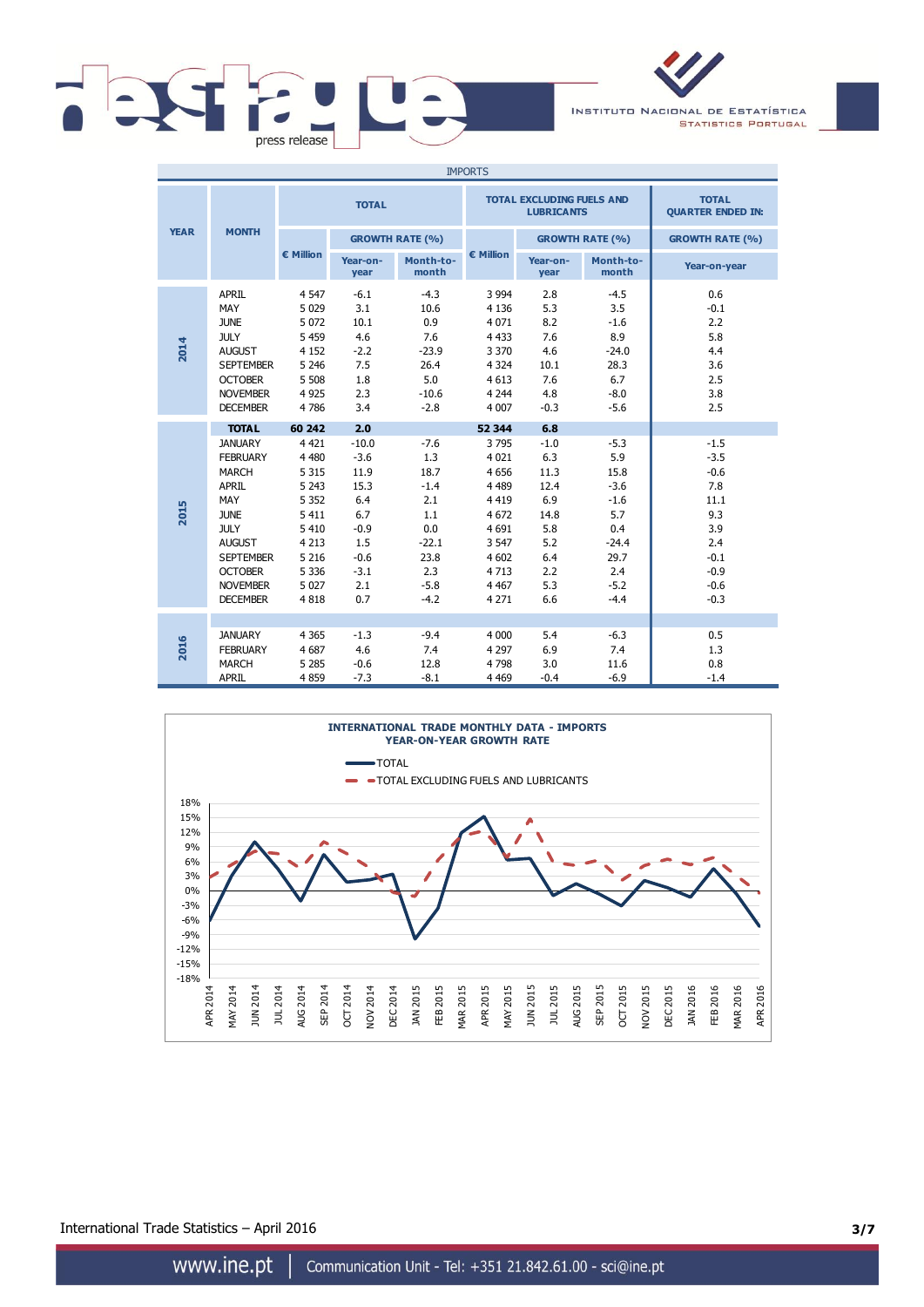

**In April 2016**, the **trade balance** deficit reached EUR 708 million, which stood for a reduction of EUR 277 million in comparison with April 2015.

Excluding Fuels and lubricants, trade balance stood at EUR -518 million **in April 2016**, corresponding to a decrease in the trade deficit of EUR 65 million vis-à-vis April 2015.

| <b>TRADE BALANCE</b> |                                                                                                                                                                                                                     |                                                                                                                                     |                                                                                                |                                                                                                   |                                                                                                                                 |                                                                                                                       |                                                                                                           |                                                                                         |  |
|----------------------|---------------------------------------------------------------------------------------------------------------------------------------------------------------------------------------------------------------------|-------------------------------------------------------------------------------------------------------------------------------------|------------------------------------------------------------------------------------------------|---------------------------------------------------------------------------------------------------|---------------------------------------------------------------------------------------------------------------------------------|-----------------------------------------------------------------------------------------------------------------------|-----------------------------------------------------------------------------------------------------------|-----------------------------------------------------------------------------------------|--|
|                      |                                                                                                                                                                                                                     |                                                                                                                                     | <b>TOTAL</b>                                                                                   |                                                                                                   |                                                                                                                                 | <b>TOTAL EXCLUDING FUELS AND</b><br><b>LUBRICANTS</b>                                                                 | <b>TOTAL</b><br><b>QUARTER ENDED IN:</b>                                                                  |                                                                                         |  |
| <b>YEAR</b>          | <b>MONTH</b>                                                                                                                                                                                                        |                                                                                                                                     |                                                                                                | GROWTH (10 <sup>6</sup> Eur)                                                                      |                                                                                                                                 |                                                                                                                       | GROWTH (10 <sup>6</sup> Eur)                                                                              | GROWTH (10 <sup>6</sup> Eur)                                                            |  |
|                      |                                                                                                                                                                                                                     | € Million                                                                                                                           | Year-on-<br>year                                                                               | Month-to-<br>month                                                                                | € Million                                                                                                                       | Year-on-<br>year                                                                                                      | Month-to-<br>month                                                                                        | Year-on-year                                                                            |  |
| 2014                 | <b>APRIL</b><br>MAY<br><b>JUNE</b><br><b>JULY</b><br><b>AUGUST</b><br><b>SEPTEMBER</b><br><b>OCTOBER</b><br><b>NOVEMBER</b><br><b>DECEMBER</b>                                                                      | $-667$<br>$-950$<br>$-889$<br>$-978$<br>$-916$<br>$-1178$<br>$-871$<br>$-800$<br>$-1095$                                            | 94<br>$-316$<br>$-217$<br>$-138$<br>8<br>$-230$<br>299<br>$-148$<br>$-18$                      | 142<br>$-283$<br>61<br>$-89$<br>61<br>$-262$<br>307<br>71<br>$-295$                               | $-290$<br>$-287$<br>$-336$<br>$-319$<br>$-501$<br>$-582$<br>$-362$<br>$-501$<br>$-617$                                          | 13<br>$-190$<br>$-141$<br>$-158$<br>$-157$<br>$-236$<br>53<br>$-220$<br>199                                           | 140<br>3<br>$-49$<br>18<br>$-183$<br>$-81$<br>220<br>$-138$<br>$-117$                                     | $-172$<br>$-398$<br>$-439$<br>$-670$<br>$-346$<br>$-360$<br>77<br>$-79$<br>133          |  |
| 2015                 | <b>TOTAL</b><br><b>JANUARY</b><br><b>FEBRUARY</b><br><b>MARCH</b><br><b>APRIL</b><br>MAY<br><b>JUNE</b><br><b>JULY</b><br><b>AUGUST</b><br><b>SEPTEMBER</b><br><b>OCTOBER</b><br><b>NOVEMBER</b><br><b>DECEMBER</b> | $-10371$<br>$-633$<br>$-507$<br>$-907$<br>$-985$<br>$-1101$<br>$-856$<br>$-713$<br>$-894$<br>$-1076$<br>$-812$<br>$-697$<br>$-1189$ | 607<br>358<br>326<br>$-98$<br>$-318$<br>$-151$<br>33<br>264<br>22<br>102<br>60<br>103<br>$-94$ | 462<br>126<br>$-400$<br>$-77$<br>$-116$<br>245<br>143<br>$-181$<br>$-182$<br>264<br>115<br>$-492$ | $-6138$<br>$-273$<br>$-320$<br>$-553$<br>$-583$<br>$-521$<br>$-517$<br>$-348$<br>$-530$<br>$-738$<br>$-485$<br>$-408$<br>$-863$ | $-1424$<br>44<br>$-149$<br>$-122$<br>$-293$<br>$-234$<br>$-181$<br>$-29$<br>$-28$<br>$-156$<br>$-122$<br>93<br>$-245$ | 345<br>$-48$<br>$-233$<br>$-31$<br>62<br>$\overline{4}$<br>170<br>$-182$<br>$-209$<br>253<br>77<br>$-455$ | 191<br>666<br>586<br>$-90$<br>$-567$<br>$-437$<br>146<br>320<br>389<br>184<br>265<br>69 |  |
| 2016                 | <b>JANUARY</b><br><b>FEBRUARY</b><br><b>MARCH</b><br><b>APRIL</b>                                                                                                                                                   | $-670$<br>$-665$<br>$-1046$<br>$-708$                                                                                               | $-37$<br>$-158$<br>$-139$<br>277                                                               | 519<br>$\overline{4}$<br>$-381$<br>338                                                            | $-522$<br>$-469$<br>$-742$<br>$-518$                                                                                            | $-249$<br>$-148$<br>$-190$<br>65                                                                                      | 341<br>53<br>$-274$<br>224                                                                                | $-28$<br>$-289$<br>$-333$<br>$-20$                                                      |  |



International Trade Statistics – April 2016 **4/7**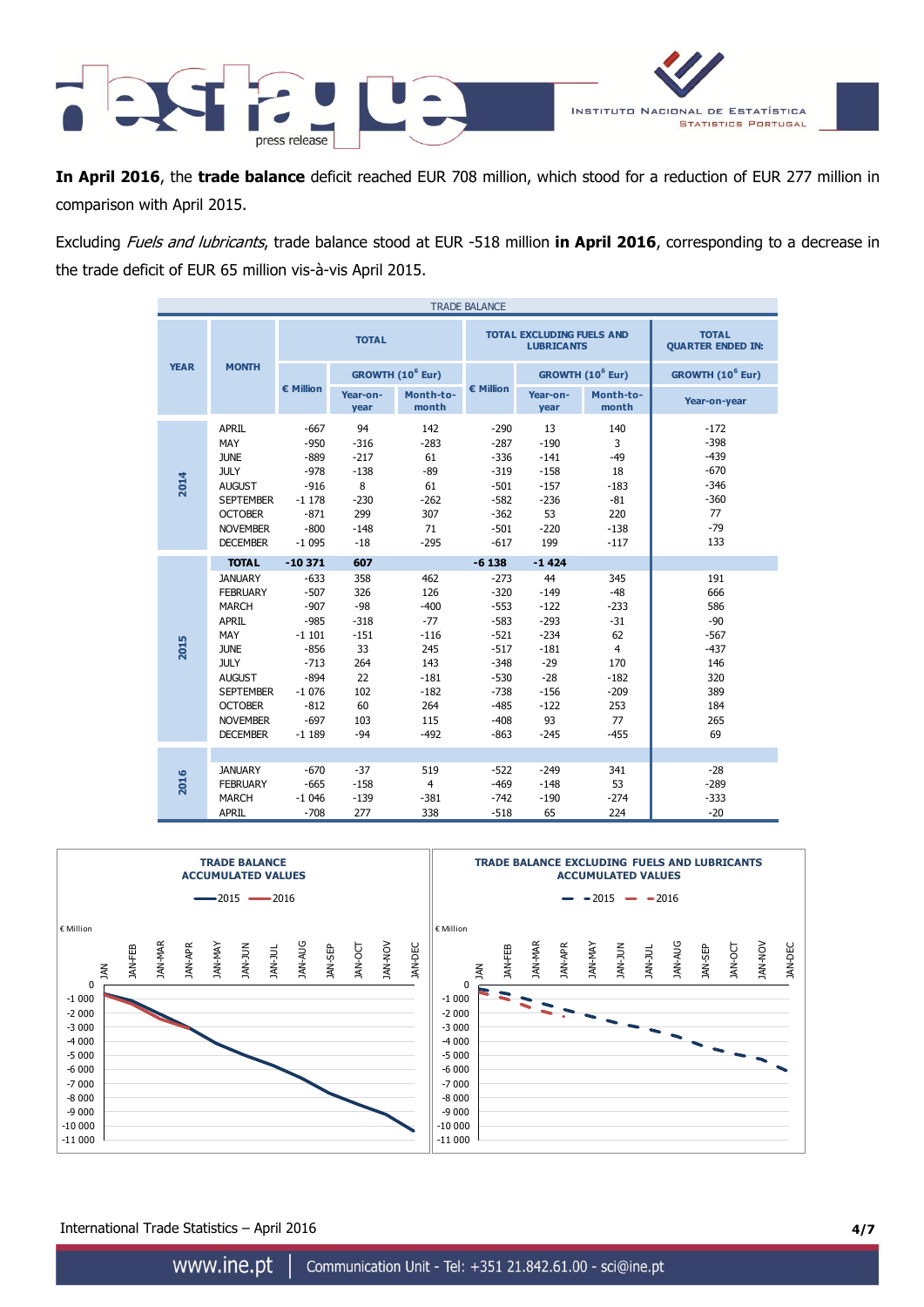



### **BROAD ECONOMIC CATEGORIES**

In **April 2016**, in both **exports** and **imports** the emphasis went to the steep reduction in Fuels and lubricants (-43.0% and -48.3% respectively) when compared with April 2015. On the other hand, it should also be noted the increase in exports of *Consumer goods* (+9.8%) and imports of *Transport equipment and accessories* (+17.8%).

| <b>EXPORTS BY BEC</b>                                 |                    |                       |                        |                              |                          |                    |                          |                              |
|-------------------------------------------------------|--------------------|-----------------------|------------------------|------------------------------|--------------------------|--------------------|--------------------------|------------------------------|
|                                                       |                    |                       | <b>REFERENCE MONTH</b> |                              |                          |                    | <b>QUARTER ENDED IN:</b> |                              |
| <b>BROAD ECONOMIC CATEGORIES</b>                      |                    | € Million             |                        | <b>GROWTH</b><br><b>RATE</b> | € Million                |                    |                          | <b>GROWTH</b><br><b>RATE</b> |
|                                                       | <b>APR</b><br>2016 | <b>APR</b><br>2015    | <b>GROWTH</b>          | $\frac{9}{6}$                | <b>APR</b><br>2016       | <b>APR</b><br>2015 | <b>GROWTH</b>            | $\frac{0}{0}$                |
|                                                       | 426                |                       |                        |                              |                          |                    |                          | $-1.0$                       |
| <b>FOOD AND BEVERAGES</b><br>PRIMARY                  | 130                | 422<br>134            | $\overline{4}$<br>$-4$ | 1.0<br>$-3.0$                | 1 2 3 3<br>360           | 1 2 4 6<br>366     | $-12$<br>-6              | $-1.6$                       |
| <b>PROCESSED</b>                                      | 296                | 288                   | 8                      | 2.8                          | 873                      | 880                | $-7$                     | $-0.8$                       |
| INDUSTRIAL SUPPLIES NOT ELSEWHERE SPECIFIED           | 1 4 2 7            | 1 471                 | $-44$                  | $-3.0$                       | 4 2 4 7                  | 4 2 9 7            | $-50$                    | $-1.2$                       |
| PRIMARY                                               | 99                 | 125                   | $-26$                  | $-21.0$                      | 325                      | 373                | $-48$                    | $-13.0$                      |
| <b>PROCESSED</b>                                      | 1 3 2 9            | 1 3 4 6               | $-18$                  | $-1.3$                       | 3 9 2 2                  | 3 9 2 3            | $-1$                     | 0.0                          |
| <b>FUELS AND LUBRICANTS</b>                           | 201                | 352                   | $-152$                 | $-43.0$                      | 577                      | 929                | $-352$                   | $-37.9$                      |
| PRIMARY                                               | 0                  | $\mathbf{0}$          | $\mathbf{0}$           | -0.9                         | $\Omega$                 | $\Omega$           | $\mathbf{0}$             | $-5.4$                       |
| <b>PROCESSED</b>                                      | 201                | 352                   | $-152$                 | $-43.0$                      | 577                      | 928                | $-352$                   | $-37.9$                      |
| CAPITAL GOODS, AND PARTS AND ACCESSORIES THEREOF (1)  | 556                | 555                   | $\Omega$               | 0.1                          | 1 650                    | 1670               | $-20$                    | $-1.2$                       |
| CAPITAL GOODS (1)<br>PARTS AND ACCESSORIES            | 330<br>226         | 337<br>218            | $-7$<br>8              | $-2.1$<br>3.5                | 986<br>664               | 1 0 0 8<br>661     | $-23$<br>3               | $-2.2$<br>0.4                |
|                                                       |                    |                       |                        |                              |                          |                    |                          |                              |
| TRANSPORT EQUIPMENT AND PARTS AND ACCESSORIES THEREOF | 709                | 700                   | 9                      | 1.3                          | 2 1 1 1                  | 2 0 4 7            | 64                       | 3.1                          |
| PASSENGER MOTOR CARS<br><b>OTHER</b>                  | 181<br>88          | 204<br>101            | $-23$<br>$-13$         | $-11.3$<br>$-12.9$           | 525<br>275               | 546<br>299         | $-22$<br>$-25$           | $-4.0$<br>$-8.2$             |
| PARTS AND ACCESSORIES                                 | 439                | 394                   | 45                     | 11.4                         | 1 3 1 2                  | 1 2 0 1            | 111                      | 9.2                          |
| CONSUMER GOODS NOT ELSEWHERE SPECIFIED                | 826                | 752                   | 74                     | 9.8                          | 2 5 7 8                  | 2 4 3 8            | 141                      | 5.8                          |
| <b>DURABLE</b>                                        | 118                | 101                   | 17                     | 17.4                         | 348                      | 314                | 34                       | 10.8                         |
| <b>SEMI-DURABLE</b>                                   | 427                | 387                   | 40                     | 10.4                         | 1 3 9 0                  | 1 3 0 6            | 84                       | 6.4                          |
| <b>NON-DURABLE</b>                                    | 281                | 265                   | 16                     | 6.2                          | 841                      | 818                | 23                       | 2.8                          |
| <b>GOODS NOT ELSEWHERE SPECIFIED</b>                  | 6                  | 5                     | $\overline{2}$         | 37.6                         | 14                       | 12                 | 3                        | 21.9                         |
| (1) - EXCEPT TRANSPORT EQUIPMENT                      |                    |                       |                        |                              |                          |                    |                          |                              |
|                                                       |                    | <b>IMPORTS BY BEC</b> |                        |                              |                          |                    |                          |                              |
|                                                       |                    |                       | <b>REFERENCE MONTH</b> |                              | <b>QUARTER ENDED IN:</b> |                    |                          |                              |
| <b>BROAD ECONOMIC CATEGORIES</b>                      |                    | € Million             |                        | <b>GROWTH</b><br><b>RATE</b> | € Million                |                    |                          | <b>GROWTH</b><br><b>RATE</b> |
|                                                       | <b>APR</b><br>2016 | <b>APR</b><br>2015    | <b>GROWTH</b>          | $\frac{9}{6}$                | <b>APR</b><br>2016       | <b>APR</b><br>2015 | <b>GROWTH</b>            | $\frac{0}{0}$                |
|                                                       |                    |                       |                        |                              |                          |                    |                          |                              |
| <b>FOOD AND BEVERAGES</b><br>PRIMARY                  | 663<br>287         | 703<br>322            | $-39$<br>$-35$         | $-5.6$<br>$-10.9$            | 1958<br>848              | 1986<br>874        | $-28$<br>$-26$           | $-1.4$<br>$-3.0$             |
| <b>PROCESSED</b>                                      | 376                | 381                   | -5                     | $-1.2$                       | 1 1 1 0                  | 1 1 1 2            | $-2$                     | $-0.2$                       |
| INDUSTRIAL SUPPLIES NOT ELSEWHERE SPECIFIED           | 1 4 3 8            | 1 4 9 8               | $-60$                  | $-4.0$                       | 4 4 1 0                  | 4 4 3 0            | $-20$                    | $-0.5$                       |
| PRIMARY                                               | 123                | 145                   | $-22$                  | $-15.2$                      | 442                      | 490                | $-49$                    | $-9.9$                       |
| <b>PROCESSED</b>                                      | 1 3 1 5            | 1 3 5 4               | $-38$                  | $-2.8$                       | 3 9 6 9                  | 3 9 4 0            | 29                       | 0.7                          |
| <b>FUELS AND LUBRICANTS</b>                           | 390                | 754                   | $-364$                 | $-48.3$                      | 1 2 6 7                  | 1872               | $-605$                   | $-32.3$                      |
| PRIMARY                                               | 294                | 587                   | $-293$                 | $-49.9$                      | 978                      | 1 3 8 2            | $-404$                   | $-29.2$                      |

PROCESSED 96 167 -71 -42.5 289 489 -201 -41.0 CAPITAL GOODS, AND PARTS AND ACCESSORIES THEREOF (1)  $\begin{array}{cccc} 731 & 729 & 1 & 0.2 & 226 & 2161 & 65 & 3.0 \\ 2226 & 2161 & 65 & 3.0 & 423 & 450 & -27 & -6.1 & 1303 & 1342 & -40 & -3.0 \end{array}$ CAPITAL GOODS (1) <br>
PARTS AND ACCESSORIES 
279 29 10.4 923 819 105 12.8

PASSENGER MOTOR CARS<br>
PASSENGER MOTOR CARS<br>
374 304 71 23.2 1 144 928 216 23.3<br>
374 304 71 23.2 1 144 928 216 23.3<br>
374 304 71 23.2 1 144 928 216 23.3 OTHER 157 99 59 59.4 421 233 188 80.6 PARTS AND ACCESSORIES 364 358 6 1.7 1 060 1 054 6 0.5

DURABLE 120 112 8 6.8 362 342 21 6.1 SEMI-DURABLE 271 261 10 4.0 898 873 25 2.8

895 760 135 17.8 2625 2 215 410 18.5

741 798 -57 -7.2 2 340 2 372 -32 -1.3

| 98.9<br><b>GOODS NOT ELSEWHERE SPECIFIED</b> |       |
|----------------------------------------------|-------|
|                                              | 152.3 |
| (1) - EXCEPT TRANSPORT EQUIPMENT             |       |

International Trade Statistics – April 2016 **5/7**

CONSUMER GOODS NOT ELSEWHERE SPECIFIED

PARTS AND ACCESSORIES

TRANSPORT EQUIPMENT AND PARTS AND ACCESSORIES THEREOF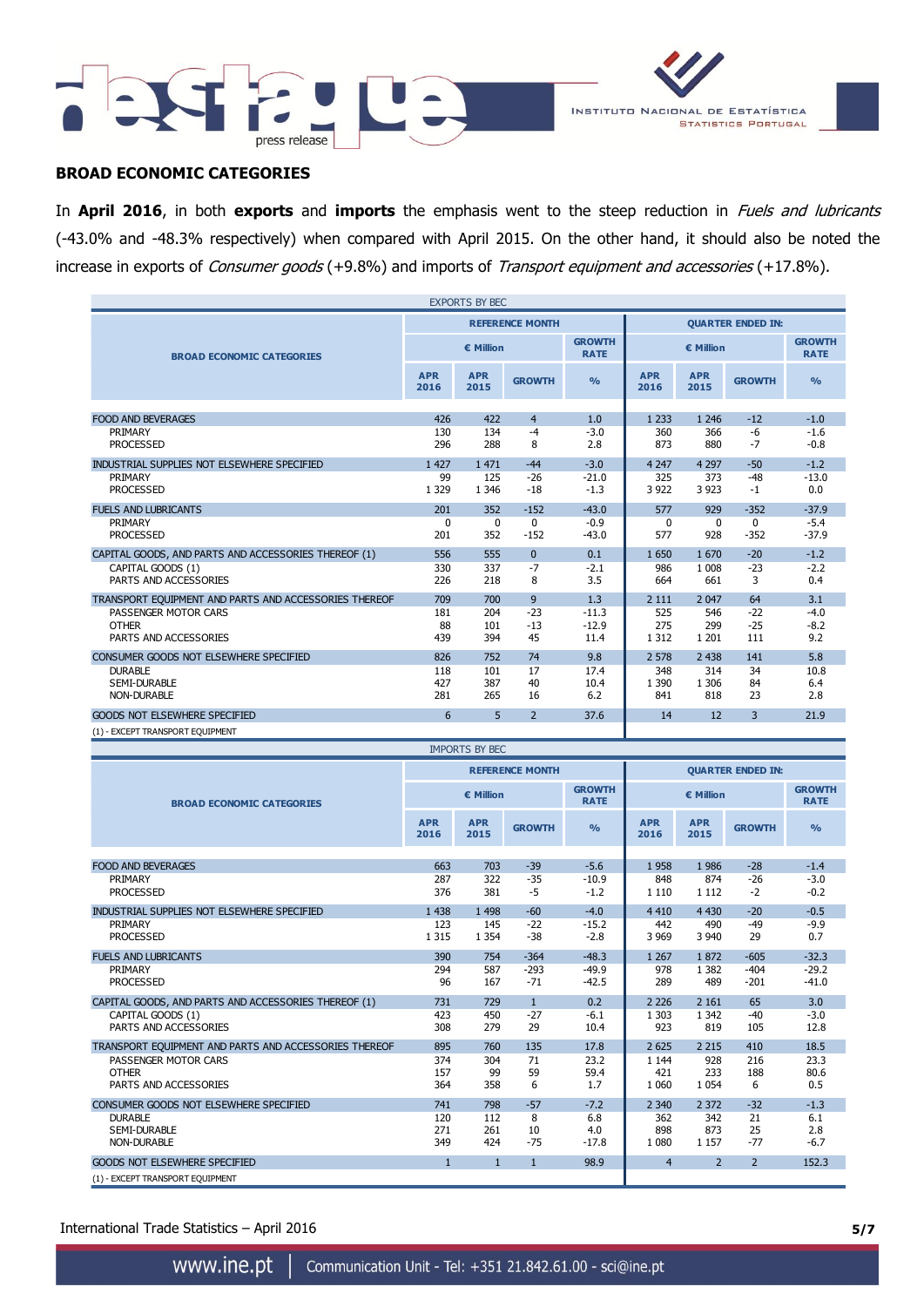



### **COUNTRIES**

Among the main countries of destination in 2015, in **April 2016** the largest annual year-on-year decreases were recorded in exports to Extra-UE partners, namely to Angola (-46.8%), China (-60.9%) and the United States (-15.6%).

With regard to imports, in **April 2016** there were increases in the three main supply markets (Spain, Germany and France), which were surpassed by the decreases in the other markets. Angola was the country that contributed mostly to the overall decline in imports in April 2016 (-65.4%). Angola and the United States ceased to belong to the top ten supply countries, with Brazil and Sweden ranking 9<sup>th</sup> and 10<sup>th</sup> respectively.

| EXPORTS BY COUNTRIES AND ECONOMIC ZONES  |                    |                    |                        |                              |                          |                    |               |                              |
|------------------------------------------|--------------------|--------------------|------------------------|------------------------------|--------------------------|--------------------|---------------|------------------------------|
|                                          |                    |                    | <b>REFERENCE MONTH</b> |                              | <b>QUARTER ENDED IN:</b> |                    |               |                              |
| <b>COUNTRIES AND ECONOMIC ZONES</b>      |                    | € Million          |                        | <b>GROWTH</b><br><b>RATE</b> |                          | € Million          |               | <b>GROWTH</b><br><b>RATE</b> |
|                                          | <b>APR</b><br>2016 | <b>APR</b><br>2015 | <b>GROWTH</b>          | O <sub>0</sub>               | <b>APR</b><br>2016       | <b>APR</b><br>2015 | <b>GROWTH</b> | $\frac{0}{0}$                |
| <b>MAIN PARTNER COUNTRIES IN 2015:</b>   |                    |                    |                        |                              |                          |                    |               |                              |
|                                          |                    |                    |                        |                              |                          |                    |               |                              |
| <b>ES SPAIN</b>                          | 1 1 0 8            | 1 0 4 6            | 62                     | 5.9                          | 3 2 8 8                  | 3 1 5 1            | 136           | 4.3                          |
| FR FRANCE                                | 559                | 520                | 40                     | 7.6                          | 1656                     | 1 5 4 0            | 116           | 7.6                          |
| <b>DE GERMANY</b>                        | 513                | 521                | $-7$                   | $-1.4$                       | 1 4 9 0                  | 1 5 2 2            | $-31$         | $-2.1$                       |
| <b>GB UNITED KINGDOM</b>                 | 303                | 274                | 29                     | 10.5                         | 915                      | 851                | 64            | 7.6                          |
| US UNITED STATES                         | 198                | 234                | $-37$                  | $-15.6$                      | 539                      | 640                | $-101$        | $-15.9$                      |
| AO ANGOLA                                | 92                 | 173                | $-81$                  | $-46.8$                      | 297                      | 548                | $-250$        | $-45.7$                      |
| <b>NL NETHERLANDS</b>                    | 151                | 173                | $-22$                  | $-12.6$                      | 472                      | 486                | $-15$         | $-3.0$                       |
| <b>ITALY</b><br>$\Pi$                    | 149                | 138                | 12                     | 8.4                          | 443                      | 394                | 48            | 12.3                         |
| BE BELGIUM                               | 95                 | 96                 | $\Omega$               | $-0.4$                       | 318                      | 293                | 25            | 8.4                          |
| CN CHINA                                 | 34                 | 86                 | $-52$                  | $-60.9$                      | 142                      | 245                | $-103$        | $-42.1$                      |
| <b>TOTAL EURO ZONE</b>                   | 2 702              | 2 601              | 101                    | 3.9                          | 8 0 4 0                  | 7 7 1 7            | 323           | 4.2                          |
| TOTAL EUROPEAN UNION (28 MEMBERS STATES) | 3 2 0 9            | 3 0 8 5            | 124                    | 4.0                          | 9 5 7 8                  | 9 20 7             | 371           | 4.0                          |
| <b>TOTAL EXTRA-EU</b>                    | 942                | 1 1 7 3            | $-230$                 | $-19.7$                      | 2 8 3 4                  | 3 4 3 1            | $-598$        | $-17.4$                      |

| IMPORTS BY COUNTRIES AND ECONOMIC ZONES  |                    |                    |                        |                              |                          |                    |               |                              |
|------------------------------------------|--------------------|--------------------|------------------------|------------------------------|--------------------------|--------------------|---------------|------------------------------|
|                                          |                    |                    | <b>REFERENCE MONTH</b> |                              | <b>QUARTER ENDED IN:</b> |                    |               |                              |
| <b>COUNTRIES AND ECONOMIC ZONES</b>      | $\epsilon$ Million |                    |                        | <b>GROWTH</b><br><b>RATE</b> | € Million                |                    |               | <b>GROWTH</b><br><b>RATE</b> |
|                                          | <b>APR</b><br>2016 | <b>APR</b><br>2015 | <b>GROWHT</b>          | $\frac{0}{0}$                | <b>APR</b><br>2016       | <b>APR</b><br>2015 | <b>GROWHT</b> | $\frac{0}{0}$                |
| <b>MAIN PARTNER COUNTRIES IN 2015:</b>   |                    |                    |                        |                              |                          |                    |               |                              |
| ES SPAIN                                 | 1607               | 1 5 9 9            | 8                      | 0.5                          | 4 8 5 0                  | 4748               | 101           | 2.1                          |
| DE GERMANY                               | 692                | 673                | 19                     | 2.8                          | 2 0 5 2                  | 1980               | 72            | 3.6                          |
| FR FRANCE                                | 416                | 378                | 38                     | 10.1                         | 1 2 2 0                  | 1 1 4 0            | 80            | 7.0                          |
| <b>IT ITALY</b>                          | 266                | 288                | $-23$                  | $-7.9$                       | 833                      | 825                | 8             | 0.9                          |
| <b>NL NETHERLANDS</b>                    | 244                | 254                | $-10$                  | $-4.0$                       | 755                      | 777                | $-22$         | $-2.8$                       |
| <b>GB UNITED KINGDOM</b>                 | 147                | 196                | $-48$                  | $-24.7$                      | 481                      | 548                | $-67$         | $-12.2$                      |
| CN CHINA                                 | 117                | 124                | -6                     | $-5.2$                       | 417                      | 420                | -3            | $-0.6$                       |
| BE BELGIUM                               | 142                | 152                | $-10$                  | $-6.3$                       | 432                      | 460                | $-28$         | $-6.1$                       |
| AO ANGOLA                                | 35                 | 101                | -66                    | $-65.4$                      | 216                      | 251                | $-34$         | $-13.8$                      |
| US UNITED STATES                         | 57                 | 96                 | -40                    | $-41.0$                      | 188                      | 256                | -68           | $-26.6$                      |
| <b>TOTAL EURO ZONE</b>                   | 3 4 9 5            | 3 5 5 7            | $-61$                  | $-1.7$                       | 10 532                   | 10 449             | 83            | 0.8                          |
| TOTAL EUROPEAN UNION (28 MEMBERS STATES) | 3892               | 3 9 7 5            | $-84$                  | $-2.1$                       | 11 708                   | 11 650             | 58            | 0.5                          |
| <b>TOTAL EXTRA-EU</b>                    | 967                | 1 2 6 7            | $-300$                 | $-23.7$                      | 3 1 2 2                  | 3 3 8 7            | $-265$        | $-7.8$                       |

International Trade Statistics – April 2016 **6/7**